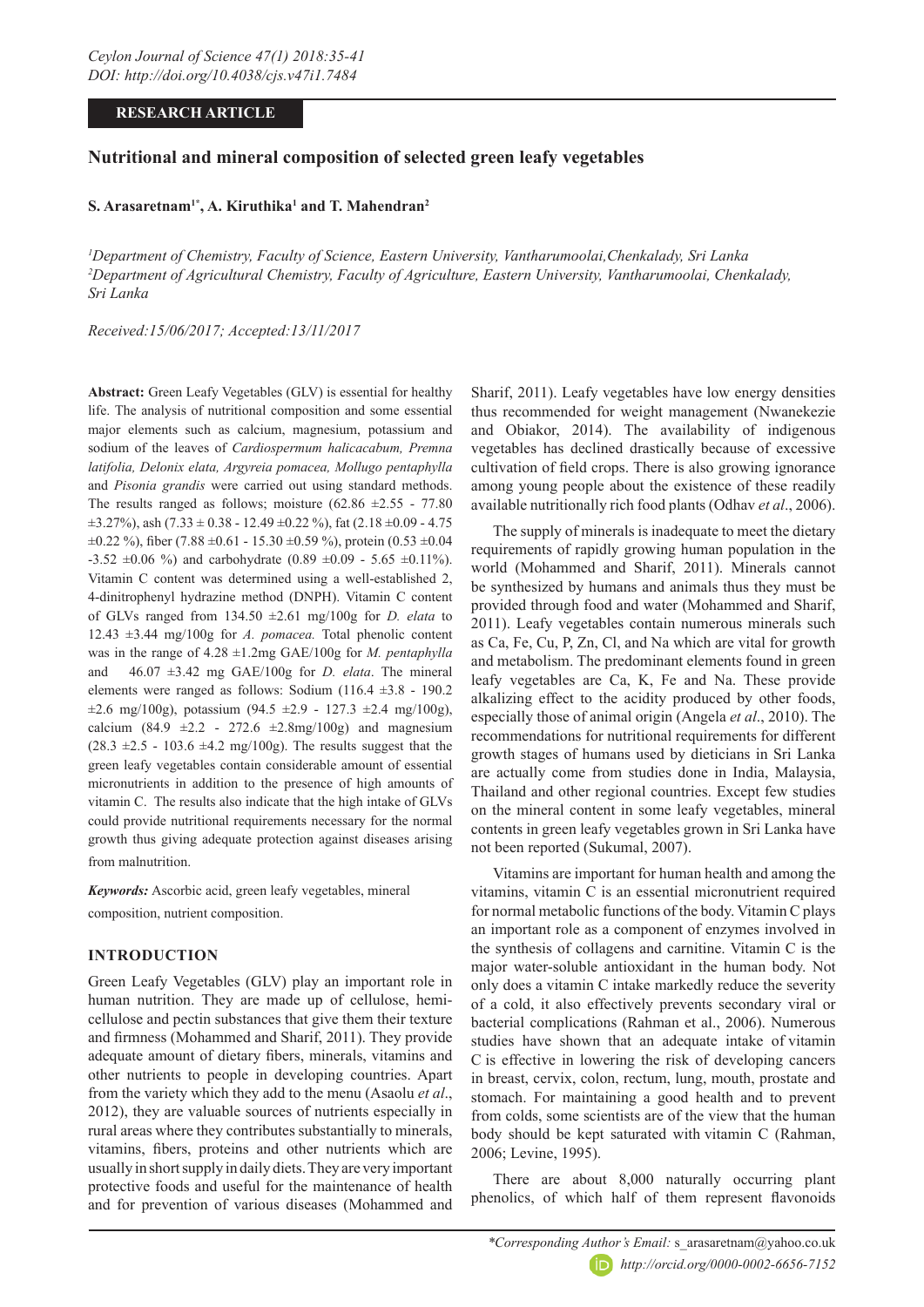(Harborne and Herbert, 1993). Phenolics possess a wide spectrum of biochemical activities such as antioxidant, anti mutagenic, anti carcinogenic as well as the ability to modify the gene expression (Marinova *et al*., 2005). Phenolics are the largest group of phytochemicals that account for most of the antioxidant activity in plants or plant products (Sulaiman, 2013). Many studies have revealed a direct relationship between antioxidant activity and phenolic content of plant extracts (Liu *et al*., 2008).

The green leafy vegetable, *Cardiospermum halicacabum* is pubertal or almost glabrous, yearly or perpetually having slim twigs that climb by tendrillar hooks. It acts as a diaphoretic, diuretic, emetic, laxative, refrigerant, stomachic, sudorific, antibacterial and exhibits anticancer effect (Sheeba and Asha, 2009). *Premna latifolia* is an important medicinal plant, widely distributed in tropical and subtropical regions in Asia, Africa, Australia, and the Pacific Islands. They have been found to display a wide spectrum of pharmacological effects involving anticancer, antibacterial, antifungal, and anti-leishmania activities (Suresh and Babu, 2011). *Delonix elata* is a deciduous tree and sparsely distributed in the dry forests. The plant is also for problems like pain and stiffness of the joints, especially the knees. Leaves are used for the treatment of bronchitis in infants, fever, malaria, flatulence, and paralysis or as carminative (Pavithra *et al*., 2010). *Argyreia pomacea* has many bioactivities such as antiulcer, antitumour, antidiabetic, hypoglycemic, hypotensive, spasmolytic, antifilarial, antimicrobial and primary central nervous system depressant (Srivastava *et al*., 1998). *Mollugo pentaphylla* is locally abundant as a minor weed in cultivated areas, including rice fields and open grasslands, but also in sandy or stony localities, at low and medium altitudes. The plant is antipyretic, antiseptic, appetizer, emmenagogue, laxative and stomachic (Sahu *et al*., 2011). *Pisonia grandis* is an evergreen glaborous garden tree with young shoots which are minutely puberulous. It is used in traditional medicine as an anti-diabetic and antiinflammatory agent (Elumalai *et al*., 2012).

Batticaloa is a district in Eastern region of Sri Lanka, where a number of GLVs are grown, and their occurrence has not been reported. Therefore this study was carried out to evaluate the constituents of six different varieties of the green leafy vegetables. Nutritional composition, vitamin C, Total phenolic content and mineral composition were carried out to determine the nutrient content of the selected green leafy vegetables found in the Batticaloa district.

### **MATERIALS AND METHODS**

#### **Sample Collection**

Samples of healthy, diseases free, commonly consumed six different Green Leafy vegetables (GLV) were collected from farmers field and home gardens from three different locations in the Batticaloa district. Nine samples were collected from each leafy vegetable. Edible parts of the plants were separated and washed thoroughly under running tap water and then were rinsed in the distilled water. Randomly selected green leafy vegetables were shade dried without any contamination for 1 week until completely dried. The dried samples were powdered in a blender (Model: GK 240, UK) and were stored in dark colored glass airtight containers for future use. Randomly selected samples of fresh green leafy vegetables were used for the analysis of Vitamin C and Total phenolic Content (TPC).

The details of the tested Green leafy vegetables in respect of their local names are elaborated in Table 1.

#### **Assessment of Nutritional Composition**

Standard methods (AOAC, 2012) were used to quantify the nutritional composition of the Green leafy vegetables. For the determination of moisture content, ten fresh, mature 4<sup>th</sup> and 5th leaves from the samples were weighed in Petri dishes and dried in an oven (Model-SAP 2200, Gallenkamp, UK) at 105°C until constant weight was obtained. The loss in weight was expressed as percentage moisture content. Ash content was determined by the incineration of a 2g sample in a muffle furnace at 500°C for 6 hrs until the ash turned white. Fat content was determined by petroleum ether (Boiling point 60-80°C) extraction in a Soxhlet apparatus. The fiber content was determined by acid- base digestion using  $1.25\%$  H<sub>2</sub>SO<sub>4</sub> (v/v) and  $1.25\%$  NaOH (w/v) solutions.

|  |  |  |  |  |  | Table 1: Basic details of Green Leafy Vegetables used in the study. |  |  |  |  |
|--|--|--|--|--|--|---------------------------------------------------------------------|--|--|--|--|
|--|--|--|--|--|--|---------------------------------------------------------------------|--|--|--|--|

| <b>Green Leafy Vegetables</b> | Family         | <b>Common Name</b> | <b>Local Name</b><br>(T-Tamil, S-Sinhala) |  |  |
|-------------------------------|----------------|--------------------|-------------------------------------------|--|--|
| Cardiospermum halicacabum     | Sapindaceae    | Balloon plant      | Mudakothan (T) Penela-wel (S)             |  |  |
| Premna latifolia              | Lamiaceae      |                    | Pasu mullai (T)<br>Maha midi (S)          |  |  |
| Delonix elata                 | Fabaceae       | Yellow Gul-Mohur   | Vatham-Nairaini (T)                       |  |  |
| Argyreia pomacea              | Convolvulaceae |                    | Manpanchan $(T)$                          |  |  |
| Mollugo pentaphylla           | Molluginaceae  | Itch flower        | Thirai $(T)$<br>Hinipala $(S)$            |  |  |
| Pisonia grandis               | Nyctaginaceae  | Cabbage tree       | Ledchakaddai (T) Wathabanga (S)           |  |  |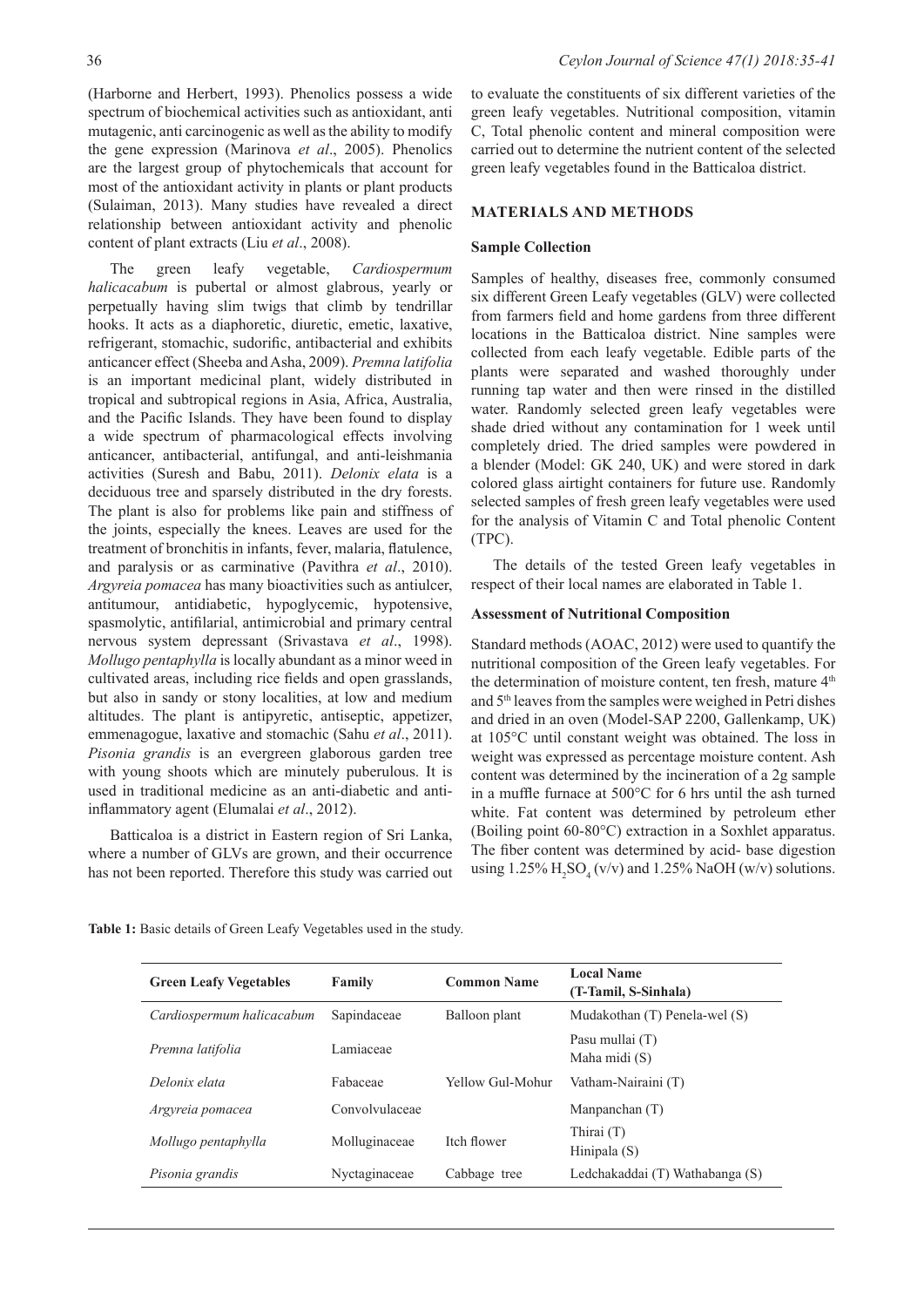The protein content was estimated by the Kjeldahl method. Total protein was calculated by multiplying the evaluated nitrogen by a factor of 6.25. Soluble carbohydrates (g/100 g) were estimated using a difference method (Greenfield and Southgate, 2003) by subtracting the sum of the per cent of protein, moisture, fat and ash from 100. All the analysis was carried out in triplicates for all the six Green leafy vegetables collected from nine different locations.

#### **Estimation of Vitamin C content**

To determine content of Vitamin C in leafy vegetables, a well-established 2, 4-dinitrophenyl hydrazine method (DNPH) (Rahman *et al*., 2006) was used. This is a simplified method for the simultaneous determination of total vitamin C employed coupling reaction of 2, 4-dinitrophenyl hydrazine dye with vitamin C and followed by spectrometric determination (Rahman *et al*., 2006). 5% Metaphosphoric acid  $+ 10\%$  acetic acid: Fifteen grams of solid metaphosphoric acid were dissolved in mixture of 40 mL of glacial acetic acid (BDH) and 450mL of distilled water in a 500 mL volumetric flask. The solution was filtered and stored in a dark bottle. 10% Thiourea solution: 2,4-Dinitrophenyl-hydrazine solution, 85% Sulphuric acid were prepared. Standard Vitamin C solution: 0.05g standard crystalline ascorbic acid was dissolved in 100 mL of distilled water to prepare 500 ppm standard solution.

Green leafy vegetables of 10g was blended and homogenized with 50 mL of 5% metaphosphoric acid-10% acetic acid solution. It was transferred into a 100 mL volumetric flask and was shaken gently until a homogeneous dispersion was obtained. The solution was diluted up to the mark by the 5% metaphosphoric acid-10% acetic acid solution. Then the solution was filtered and the clear filtrate was collected for the determination of vitamin C in that sample.

To the filtered sample solution a few drops of bromine water were added until the solution became colored (to confirm the completion of the oxidation of ascorbic acid to dehydroascorbic acid). Then a few drops of thiourea were added to it to remove the excess bromine and thus a clear solution was obtained. Then 2, 4-dinitrophenyl hydrazine solution was added thoroughly with all standards and also with the oxidized ascorbic acid. Total vitamin C employing coupling reaction of 2,4-dinitrophenyl hydrazine dye with vitamin C and followed by spectrophotometric determination. All were done for nine samples. All chemicals used in the analysis were in Analytical Reagent Grade, purchased from Sigma Chemicals, UK.

### **Estimation of Total Phenolic Content (TPC)**

The Total phenolic content was estimated spectrophotometrically using the recommended method (Mathiventhan and Sivakaneshan, 2013). GLVs (2g), in 30 ml of methanol were ground using a mortar and pestle. It was made up to 50 ml with methanol, mixed thoroughly and centrifuged to obtain a clear supernatant. All analysis was carried out in triplicates. A sample of methanolic extract (0.2 ml) was mixed with 1 ml of *Folin-Ciocalteau* reagent (tenfold diluted) followed by the addition of 0.8 ml

of  $2\%$  Na<sub>2</sub>CO<sub>3</sub>. The volume was made to 10 ml with 4:6 water/ methanol. This was allowed to stand for 30 minutes and absorbance read at 754 nm in a spectrophotometer. Concentration was calculated using Gallic acid as standard and the results were expressed as mg gallic acid equivalent/100 g wet weight.

Gallic acid, in varying concentrations  $(0, 50, 100, 100)$ 150, 250 and 500 mg/l), were used to prepare a standard curve. This curve was used to relate the absorbance of the unknown samples to Gallic acid equivalents (GAE).

#### **Determination of Mineral Content**

A sample (3 g) was weighed into a crucible was subjected to ashing in furnace for 6 hour at 500°C. After cooling in desiccator, 2.5 mL of  $6N HNO<sub>3</sub>$  was added to the crucible and heated gently on a hot plate until brown fumes disappeared. To the remaining material in each crucible, 5.0 ml of de ionized water was added and heated until a colorless solution was obtained. The mineral solution in each crucible was transferred into a 100.0 ml volumetric flask by filtration through filter paper and the volume was made to the mark with de ionized water. The extract was prepared in triplicates.

The samples were analyzed for Ca, Mg, Na, K, and Fe. Mg, Na, K and Fe were determined using Atomic Absorption Spectrophotometer (GBC, *SensAA*, Dual, USA). Ca was determined by Ethylene diamine tetra-acetic acid (EDTA) titration. Total hardness was determined by EDTA titration and then the Ca concentration was determined by subtracting the concentration of Mg from total hardness.

#### **RESULTS AND DISCUSSION**

#### **Nutritional Composition of the Green Leafy Vegetables**

Nutritional analysis of GLVs except moisture was carried out on dry basis and has been given in the Table 2. The moisture content of green leafy vegetables was found to be highest for *C. halicacabum* (77.80%)**,** while *D. elata* showed the lowest value of 62.86%. *P. latifolia*, *M. pentaphylla*, *A. pomacea* and *P. grandis* has the moisture content of 69.38%, 73.99%, 73.20% and 71.43% respectively. The high moisture content may induce a greater activity of water soluble enzymes and co-enzymes involved in metabolic activities of these leafy vegetables (Iheanacho and Ubebani, 2009).

The ash content is generally recognized as a measure of quality for the assessment of the functional properties of foods (Hofman *et al*., 2002). Here ash value turned out to be higher in *M. pentaphylla* (12.49%) and lower in *C. halicacabum* (7.33%). This indicates *M. pentaphylla* could be good sources of mineral elements. The earlier findings showed that *C. halicacabum* have ash content of 7.3±0.08 (Ashish *et al*., 2013), which is very close to this study. However, *P. grandis* was reported to have 5.04% (Jayakumar *et al*., 2011) which is little lower than our findings. Commonly consumed leafy vegetables like Amaranthus viridis and Alternanthera sessilis have ash content of 1.85% and 1.5%, respectively. This indicates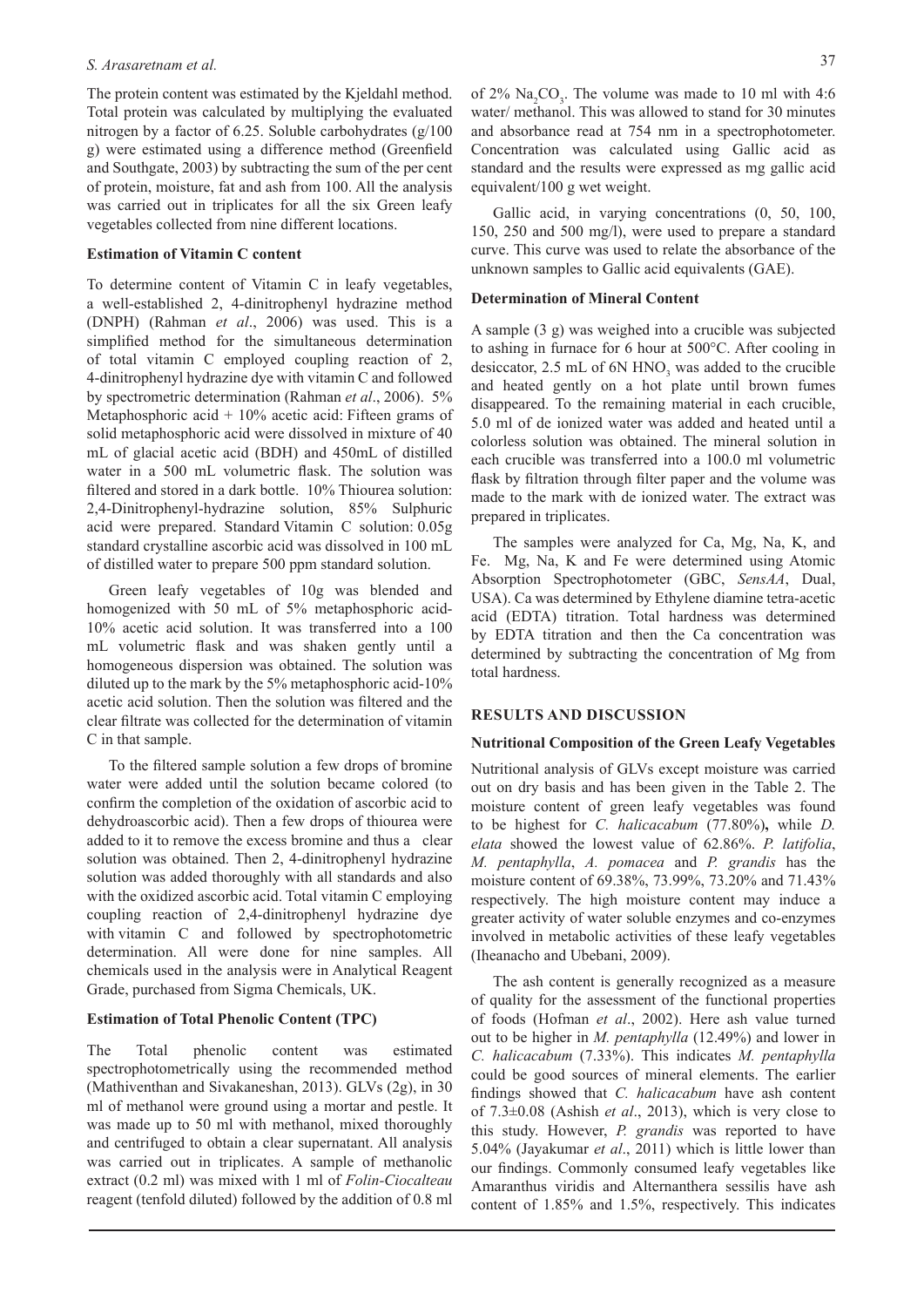**Table 2:** Nutritional Composition of selected commonly consumed Green Leafy Vegetables.

| <b>Species name</b> | Moisture $(\% )$ | Ash $(\% )$     | Fat $(\% )$     | Fiber $(\% )$   | Protein $(\% )$ | Carbohydrate (%) |
|---------------------|------------------|-----------------|-----------------|-----------------|-----------------|------------------|
| P. latifolia        | $69.38\pm4.27$   | $9.12\pm0.14$   | $3.38\pm0.23$   | $15.30\pm0.59$  | $1.35 \pm 0.07$ | $1.47 \pm 0.08$  |
| C. halicacabum      | $77.80\pm3.27$   | $7.33 \pm 0.38$ | $4.75 \pm 0.22$ | $7.88 \pm 0.22$ | $1.17 \pm 0.07$ | $1.07 \pm 0.03$  |
| M. pentaphylla      | $73.99 \pm 2.06$ | $12.49\pm0.22$  | $2.18\pm0.09$   | $9.29 \pm 0.75$ | $0.53 \pm 0.04$ | $1.52 \pm 0.06$  |
| D. elata            | $62.86 \pm 2.55$ | $10.30\pm0.13$  | $4.48\pm0.45$   | $13.19\pm0.60$  | $3.52 \pm 0.06$ | $5.65 \pm 0.11$  |
| A. pomacea          | $73.20 \pm 1.10$ | $11.86\pm0.26$  | $3.88\pm0.26$   | $9.17\pm0.72$   | $1.00 \pm 0.05$ | $0.89 \pm 0.09$  |
| P. grandis          | $71.43 \pm 0.92$ | $9.37\pm0.28$   | $4.09\pm0.32$   | $10.87\pm0.23$  | $1.67 \pm 0.04$ | $2.57 \pm 0.06$  |

*Each value represents the mean ± SD of three determinations on dry weight (DW) basis.*

that the studied leaves have high mineral content compared to the previous findings of leafy vegetables *(*Nisha *et al*., 2012; Gotruvalli *et al*., 2016)*.*

All the tested Green leafy vegetables have almost same amount fat content which ranges between 2.18±0.09% for M. pentaphylla and 4.75±0.22% for *C. halicacabum*. This is in agreement with the general observation that the leafy vegetables contain low fat and plays a significant role in avoiding obesity (Nisha *et al*., 2012).

The dietary fiber content of green leafy vegetables is found to be the highest in *P. latifolia* (15.30%) and lowest in *C. halicacabum* (7.88%). All studied leafy vegetables have a moderate dietary fiber content and these values are comparatively much higher than the leafy vegetables *Amaranthus viridis* (1.93 %) (Nisha *et al*., 2012) and *Alternanthera sessilis (*3.4±0.7%) (Gotruvalli *et al*., 2016**)***.*  The higher amounts of dietary fiber contribute significantly to nutrient intakes since fiber lowers the body cholesterol level, thus decreasing the risk of cardiovascular diseases (Hanif *et al*., 2006).

The protein content is within the range of  $0.53\pm0.04$ and 3.52±0.06. The results are close to the reported leafy vegetables *Amaranthus viridis* (Nisha *et al*., 2012) and *Alternanthera sessilis* (Gotruvalli *et al*., 201**6)** which contain 2.11% and 4.5%, respectively. However, the protein content is very much lower than some other leafy vegetables *Moringa oliefera* (20.72%) and *Momordica balsamina* (11.29 %) (Asaolu *et al*., 2012). This suggests that the tested leafy vegetables are poor source of protein.

The soluble carbohydrate content is the highest in *D. elata* (5.65±0.11) and lowest in *A. pomacea* (0.89±0.09). One of the main functions of the soluble carbohydrate in the body is for energy supply and is observed that leafy vegetables may not be an important source of carbohydrates due to their consumption along with other carbohydrate rich food such as cereals. The values are lower than that of commonly eaten *Amaranthus viridis* (Nisha *et al*., 2012) and *Alternanthera sessilis* (Gotruvalli *et al***.**, 2016**)***,* which makes the studied GLVs more valuable to add in main diet.

# **Vitamin C Content of Green Leafy Vegetables**

L-dehydro**ascorbic** acid reacts with 2, 4-dinitrophenylhydrazine and produces an osazone which on treatment with  $85\%$  H<sub>2</sub>SO<sub>4</sub> forms red colored solution (Rahman, 2006). The  $\lambda_{\text{max}}$  of the colored complex was found to be 523 nm, the absorbance of the all standards were taken to construct a calibration curve. Using the calibration curve the vitamin C content of Leafy vegetables was determined (Table: 3).

The Vitamin C content of 16 common leafy vegetables was found to be between 5.25mg/110g (*Centella asiatica*) to 416.2 mg/100 g for *Drega volubilis* on wet weight basis (W/W) (Mathiventhan and Sivakaneshan, 2015). The Vitamin C content of studied vegetables is also within this range. In the earlier investigation the vitamin C content was found to be 85.17±11.07 in *Cardiospermum helicacabum*, 183.17±13.43 in *Delonix elata* and 17.50±3.71 in *Pisonia grandis* (Mathiventhan and Sivakaneshan, 2015), which shows similar results with *C. halicacabum* but higher in *Delonix elata* and *Pisonia grandis*. This may be due to different procedures used.

Other commonly consumed leafy vegetables such as *Alternanthera sessilis, Amaranthus viridis, Sesbania grandiflora* have the vitamin C content of 36.17±3.42, 35.58±4.37 and 134.75±14.07mg/100g respectively (Mathiventhan and Sivakaneshan, 2015), which shows that rarely consumed leafy vegetables like *C. halicacabum* and *D. elata* have higher vitamin C content than commonly eaten GLVs. As vitamin C has been demonstrated to be an effective antioxidant (Bendich *et al*.., 2007), the results indicate that *D. elata* has high Antioxidant Activity. The Vitamin C content of studied leafy vegetables was found between 134.50±2.61 mg/100g for *D. elata* and 12.43±3.44 mg/100g for *A. pomacea.* 

#### **Total Phenolic Content (TPC)**

Total phenolic content of fresh GLVs ranged from 4.28±1.2mg GAE/100g for *M. pentaphylla* to 46.07±3.42mg GAE/100g for *D. elata* as indicated in the Table: 3. In an earlier investigation, the levels of TPC of *C. halicacabum, D. elata, A. pomacea and P. grandis*  were found to be 206.4±29.4, 560.1±51.8, 74.7±31.1 and 125.2±76.5 respectively (Mathiventhan and Sivakaneshan, 2013). However the earlier investigation was done using Tannic acid as standard, but here Gallic acid is used as standard. Phenolic compounds are the major antioxidant constituents in selected herbs, vegetables and fruits and there are direct relationships between their antioxidant activity and TPC (Mathiventhan and Sivakaneshan, 2013).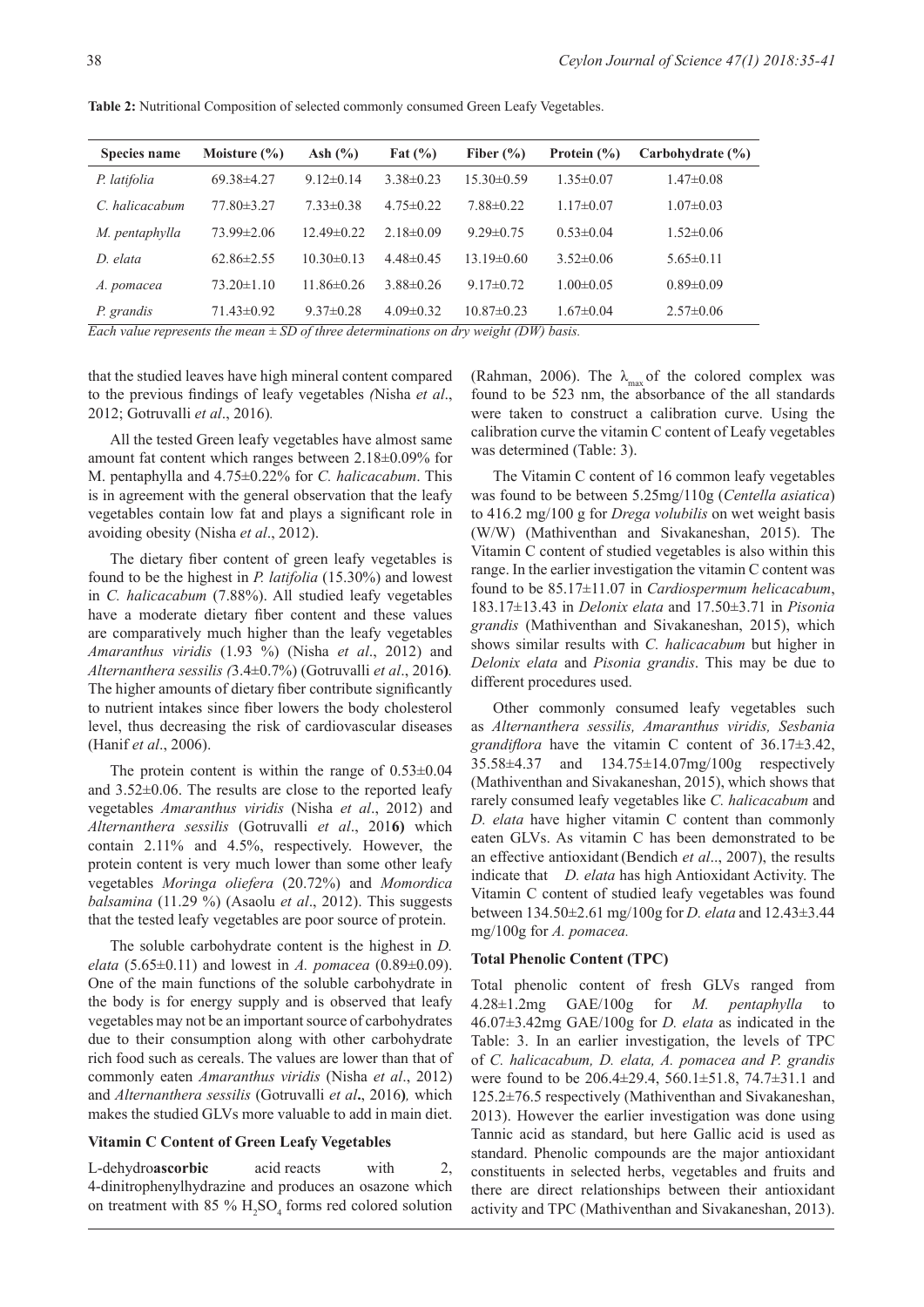**Table 3:** Vitamin C and Total Phenolic Content (TPC) of the tested GLVs.

| Vitamin C $(mg/100g)$ | $TPC$ (mg $GAE/100g$ ) |
|-----------------------|------------------------|
| $36.68 \pm 2.15$      | $13.93 \pm 1.82$       |
| $86.12 \pm 1.96$      | $19.67 \pm 2.1$        |
| $58.00 \pm 3.12$      | $4.28 \pm 1.2$         |
| $134.50 \pm 2.61$     | $46.07\pm3.42$         |
| $12.43 \pm 3.44$      | $11.73 \pm 1.12$       |
| $30.62 \pm 2.87$      | $16.3 \pm 0.96$        |
|                       |                        |

**Table 4:** Mineral (mg/100g) composition of selected Green Leafy Vegetables.

| <b>Green Leafy Vegetables</b> | N <sub>2</sub>  | K               | Ca              | Mg              |  |
|-------------------------------|-----------------|-----------------|-----------------|-----------------|--|
| P. latifolia                  | $130.6\pm3.5$   | $127.3 \pm 2.4$ | $110.5 \pm 3.1$ | $30.6 \pm 2.3$  |  |
| C. halicacabum                | $190.2 \pm 2.6$ | $116.8\pm4.7$   | $106.5 \pm 4.3$ | $74.3 \pm 3.6$  |  |
| M. pentaphylla                | $116.4\pm3.8$   | $94.5 \pm 2.9$  | $84.9 \pm 5.2$  | $28.3 \pm 2.5$  |  |
| D elata                       | $186.7\pm4.2$   | $114.9 + 4.4$   | $90.7 \pm 2.1$  | $35.7 \pm 2.1$  |  |
| A. pomacea                    | $126.8 \pm 2.9$ | $126.8\pm 6.1$  | $137.8 \pm 3.7$ | $103.6 \pm 4.2$ |  |
| P. grandis                    | $182.9 \pm 5.3$ | $100.6 \pm 2.3$ | $272.6 \pm 2.8$ | $34.2 \pm 2.7$  |  |

*Each value represents the mean ± SD of three determinations on dry weight (DW) basis.*

This indicated that *D. elata* has high antioxidant activity that is good for the heart health and help to lower the risk of infections and cancer.

### **Mineral Content**

Mean values for mineral content of the selected leafy vegetables are presented in Table 4. Sodium and potassium are important intracellular and extracellular cations respectively, which are involved in the regulation of plasma volume, acid-base balance, nerve and muscle contraction. Sodium content was within 190.2 and 116.4 mg/100g range, which is remarkably lower than 246.7±3.5mg/100g reported for the leaves of *Alternanthera sessilis* (Gotruvalli *et al*., 2016**)***.* However*, Amaranthus viridis* has 108mg/100g (Nisha *et al*., 2012). Potassium concentration in the samples analyzed ranged from 127.3mg/100g to 94.5mg/100g which is much lower than for *Amaranthus viridis* and *Alternanthera sessilis* having value of 3460mg/100g and 412.2mg/100g respectively (Nisha *et al*., 2012; Gotruvalli *et al*., 2016**).**

According to our findings, the sodium to potassium ratio of less than one has been recommended for the prevention of high blood pressure (Vanessa and Ellen, 2014). Thus *C. halicacabum, D. elata* and *P. grandis* could serve to reduce high blood pressure and related diseases in the human body. Calcium functions as a constituent of bones and teeth, regulation of nerve and muscle function. Calcium content was found to be high in *P. grandis* (272.6mg/100g) and low in *M. pentaphylla* (84.9mg/100g). Magnesium is a mineral, known to prevent cardiomyopathy, muscle degeneration, growth retardation, alopecia, dermatitis, immunologic

dysfunction, gonadal atrophy, impaired spermatogenesis, congenital malformations and bleeding disorders. Mg content was found to be in the range of 103.6mg/100g and 28.3mg/100g.

#### **CONCLUSIONS**

The present study has shown that the leafy vegetables have high content of moisture. All leafy vegetables showed moderate ash content, and the high ash content of *M. pentaphylla* makes it a good source of minerals. The low fat content of all GLVs is in agreement with the general observation that leafy vegetables are low in lipids. All GLVs have moderate fiber content, however *P. latifolia* have fiber content much higher than commonly consumed leafy vegetables. All the investigated GLVs are poor sources of protein and soluble carbohydrates. Vitamin C content of fresh GLVs ranged from 134.50±2.61 mg/100g for *D. elata* and 12.43±3.44 mg/100g for *A. pomacea.* The high content of vitamin C in *D. elata* assures it to have high antioxidant activity. TPC of fresh GLVs ranged from 4.28±1.2mg GAE/100g WW for *M. pentaphylla* to 46.07±3.42mg GAE/100g WW for *D. elata*. High Sodium content is found in *C. halicacabum. P. latifolia* has high potassium content. *P. grandis* is found to be a good source of Calcium and Magnesium is high in *A. pomacea.* The results suggest that the vegetables if consumed in sufficient amount would contribute greatly towards meeting the nutritional requirement for normal growth and also could provide adequate protection against diseases arising from malnutrition.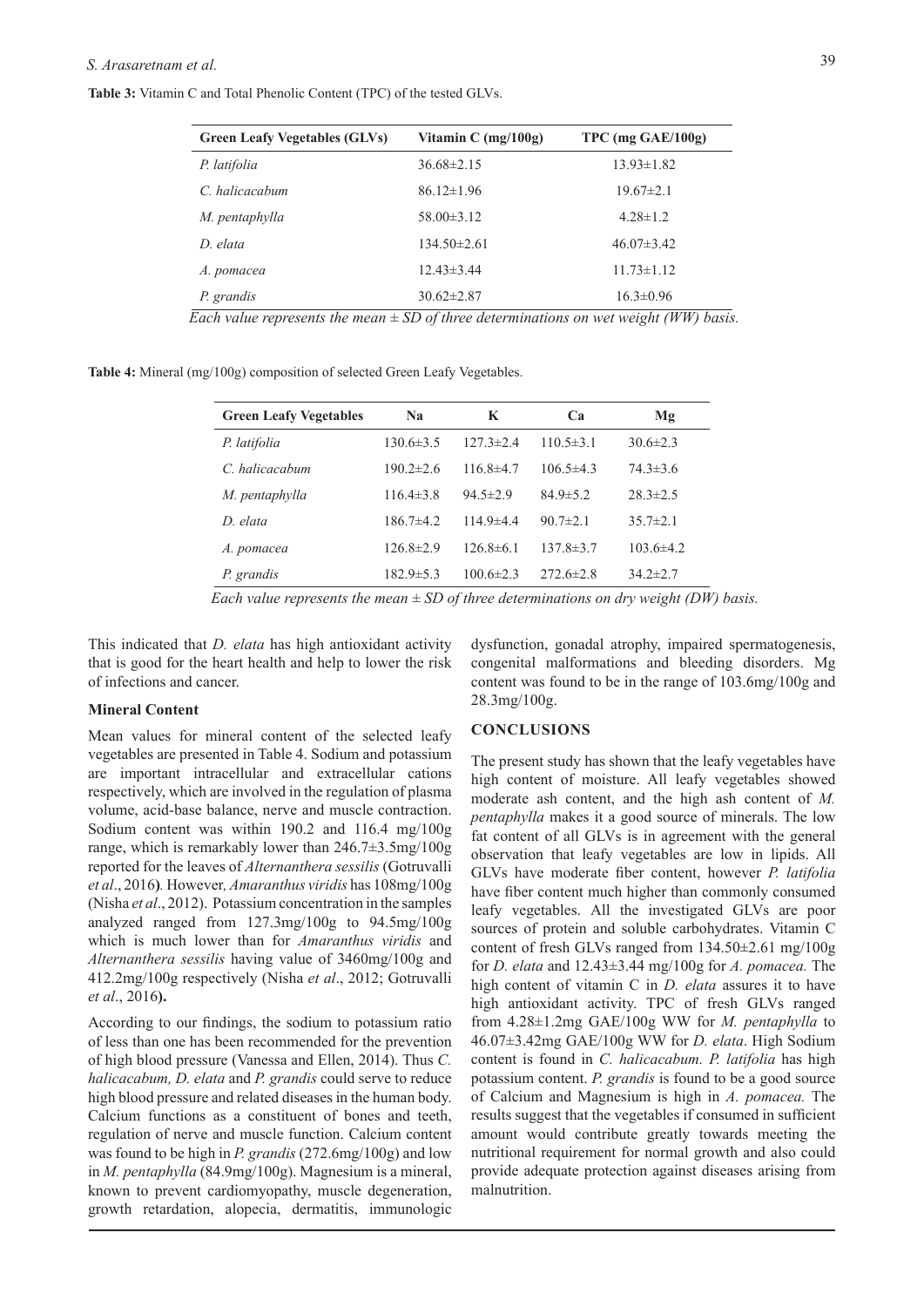# **REFERENCES**

- Angela, C., Rodica, C., Andrea, M.Z., Elena, T. and Camelia, G. (2010). Chemical Composition of Common Leafy Vegetables. University studies, *Series of Life Sciences* **20**(2): 45-48.
- AOAC (2012). Official Methods of Analysis,  $15<sup>th</sup>$ ed. Association of Official Analytical Chemists, Washington, DC.
- Asaolu, S.S., Adefemi, O.S., Oyakilome, I.G., Ajibulu, K. E. and Asaolu, M. F. (2012). Proximate and Mineral Composition of Nigerian Leafy Vegetables. *Journal of Food Research* **1**(3): 214-218.
- Ashish S., Duraiswamy, B., Upendra, B. and Nidhi, S. (2013). Pharmacognostical evaluation of *Cardiospermum halicacabum* Linn. Leaf and stem, *Ancient Science of Life* **16**: 15-21.
- Bendich, A., Machlin, L.J., Scandurra, O. (2007). The antioxidant role of vitamin C. A*dvances in Free Radical Biology and Medicine* **2**(2): 419-444.
- Elumalai, A., Eswaraiah, M.C., and Rahman, H. (2012). *Pisonia grandis R. Br-*A medicinal plant: A review. *International Journal of Pharma and Bio Sciences* **3**(1): 76-80.
- Greenfield, H. and Southgate, D.A.T. (2003). Food composition data production, Management and use. Second edition, Food and Agriculture Organization of the United Nations Rome, 111-119.
- Gotruvalli, M.P., Chikkappaiah, L. and Shiddamallayya, N. (2016). Nutritional analysis of edible wild plants used by hakki pikki tribes of Hassan district, Karnataka, India, *International Journal of Pharma Sciences* **8**(8): 390-393.
- Hanif, L., Prakash, D., and Pal, M. (2006). Nutritional and anti nutritional comparison of vegetable and grain *Amaranthus* leaves, *Journal of the Science of Food and Agriculture* **57**: 573-585.
- Harborne, J.B. and Herbert, H. (1993). Phytochemical Dictionary, Taylor and Francis, UK.
- Hofman, P.J., Vuthapanich, S., Whiley, A.W., Klieber, A. and Simons, D.H. (2002). Tree yield and fruit minerals concentrations influence Hass avocado fruit quality. *Scientia Horticulturae* **92**: 113-123.
- Iheanacho, K. and Ubebani, A.C. (2009). Nutritional composition of some leafy vegetable consumed in Imo State, Nigeria. *Journal of Applied Science and Environment Management* **13**: 35-38.
- Jayakumar, S., Malarkodi, V., Vijayalakshmi, A. and Arthanarieswaran, P. (2011). Pharmacological studies on the leaves of *Pisonia grandis* R. *Research Journal of Pharmaceutical, Biological and Chemical Sciences* **2**(2): 193-199.
- Levine, M. (1995). Determination of optimal vitamin C requirements in humans. *The American Journal of Clinical Nutrition* **62**: 1347-1356.
- Liu, X., Zhao, M., Wang, J., Yang, B. and Jiang, Y. (2008). Antioxidant activity of methanolic extract of emblica fruit (*Phyllanthus emblica* L) from six regions in China, *Journal of Food Composition and Analysis* **21**: 219-228.
- Marinova, D., Ribarova, F. and Atanassova, M. (2005).

Total phenolics and total Flavonoids in Bulgarian fruits and vegetables, *Journal of the University of Chemical Technology and Metallurgy* **40** (3): 255-260.

- Mathiventhan, U. and Sivakaneshan, R. (2013). Total Phenolic Content and Total Antioxidant Activity of Sixteen commonly consumed Green Leafy Vegetables stored under different conditions, *European International Journal of Science and Technology* **2**(8): 123-132.
- Mathiventhan, U. and Sivakaneshan, R. (2015). Vitamin C content of commonly eaten green leafy vegetables in fresh and under different storage conditions. *Tropical Plant Research* **2**(3): 240-245.
- Mohammed, M.I. and Sharif, N. (2011). Mineral Composition of Some Leafy Vegetables consumed in Kano, Nigeria, *Nigerian Journal of Basic and Applied Science* **19**(2): 208-212.
- Nisha, S., Gupta, P.C. and Rao, C.V. (2012). Nutrient Content, Mineral Content and Antioxidant Activity of *Amaranthus viridis* and *Moringa oleifera* Leaves, *Research Journal of Medicinal Plants*  **6**: 253-259.
- Nwanekezie, E.C. and Obiakor-Okeke, P.N. (2014). Mineral Content of Five Tropical Leafy Vegetables and Effect of Holding Methods and Time. *American Journal of Experimental Agriculture* **4**(12): 1708-1717.
- Odhav, B., Beekrum, S. and Baijnath, H. (2006). Preliminary assessment of nutritional value of traditional leafy vegetables in KwaZulu-Natal, South Africa. *Journal of Food Composition and Analysis* **20**: 430-435.
- Pavithra, P.S., Janan,i V.S., Charumathi, K.H., Indumathy, R., Potala, S. and Verma, R. S. (2010). Antibacterial activity of plants used in Indian herbal medicine. International Journal of Green Pharmacy **4**(1): 22-28.
- Rahman Khan, M.M., Rahman, M.M., Islam, M.S. and Begum, S. A. (2006). A Simple UV-spectrophotometric method for the determination of Vitamin C content in various fruits and vegetables at Sylhet Area in Bangaladesh, *Journal of Biological Sciences* **6**: 388- 392.
- Sahu, S.K., Das, D. and Tripathy, N.K. (2011). Anti-Inflammatory, Analgesic and Antipyretic Effects of *Mollugo Pentaphylla* L. *Rasayan Journal of Chemistry* **4**(3): 533-538.
- Sheeba, M.S. and Asha, V.V. (2009). *Cardiospermum halicacabum* ethanol extract inhibits LPS induced COX-2, TNF- $\alpha$  and iNOS expression, which is mediated by NF-Қbregulation, in RAW 264.7 cells. *Journal of Ethnopharmacology* **124**: 39-44.
- Srivastava, A., Shukla, Y.N., Jain, S.P. and Sushil, K. (1998). Chemistry and pharmacology of the elephant creeper *Argyreia speciosa*- A review, *Journal of Medicinal Aroma Plant Science* **20**(3): 774-778.
- Sukumal, W. (2007). Minerals in Leafy Vegetables Consumed by Sri Lankans, *Proceedings of the Annual Research Symposium 2007*, Faculty of Graduate Studies, University of Kelaniya, 119 Pp.
- Sulaiman, C.T., Sadashiva, C.T, Satheesh, G., Goplakrishnan, V. K. and Indira, B. (2013). Chromatographic Studies and in vitro Screening for